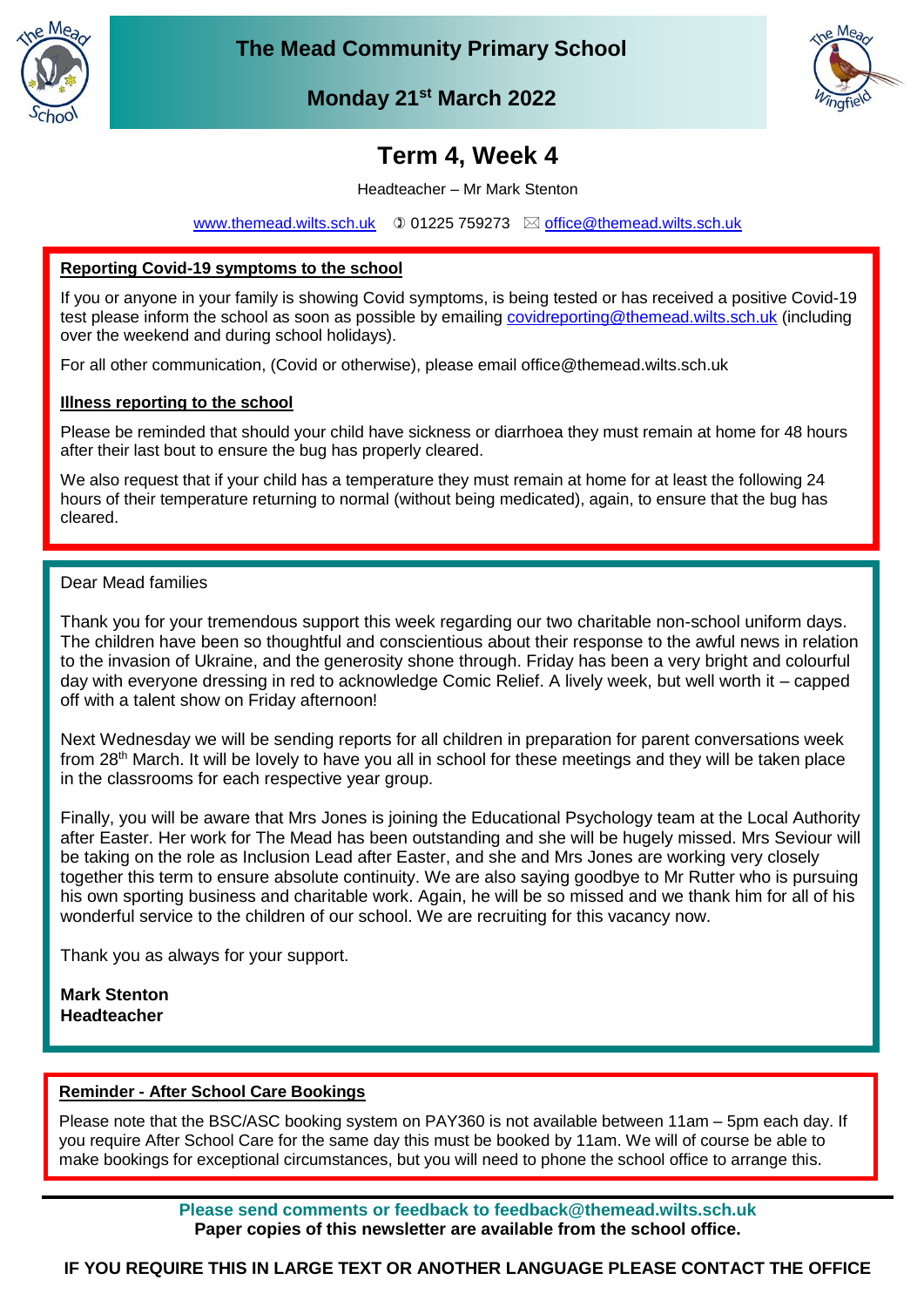



## **Monday 21st March 2022**

## **INSET DAY: 6 th June 2022 2022 -2023 – not yet available**

*<https://www.themeadtrust.org/news-and-dates/term-dates/>*

| Monday 21 <sup>st</sup> March 2022  | • Swimming lessons for selected children<br>• 6.30pm Parent Conversation Bookings open at<br>• https://parents-booking.co.uk/themead |
|-------------------------------------|--------------------------------------------------------------------------------------------------------------------------------------|
| Tuesday 22 <sup>nd</sup> March 2022 | $\bullet$                                                                                                                            |
| Wednesday 23rd March 2022           | • Author visit to the Wingfield Site                                                                                                 |
| Thursday 24th March 2022            | • Y4 Romans Drama Day                                                                                                                |
| Friday 25th March 2022              | • 2.20pm Star of the Week Assembly (parents by invite only)                                                                          |



## **Follow us**

Wingfield Facebook and twitter are now both @MeadatWingfield Hilperton Facebook and twitter are now both @MeadatHilperton Hilperton Nursery Facebook and Twitter are now both @MeadatOrchard

| Dates for your Diary           | These dates are all subject to change        |
|--------------------------------|----------------------------------------------|
| Friday 8 <sup>th</sup> April   | Break up for the Easter holidays (3.15pm)    |
| Monday 25th April              | Children return to school                    |
| Saturday 21 <sup>st</sup> May  | Jungle Book whole day rehearsal (10am - 4pm) |
| Wednesday 25 <sup>th</sup> May | Jungle Book Performance                      |
| Friday 27th May                | Break up for the half term holidays (3.15pm) |
| Monday 6 <sup>th</sup> June    | Inset Day - school not open for pupils       |
| Tuesday 7 <sup>th</sup> June   | Children return to school                    |
| Monday 13 <sup>th</sup> June   | Y5 Sailing Day (more details to follow)      |
| Thursday 14 <sup>th</sup> July | Y4 to Braeside for a 1 night residential     |
| Monday 18 <sup>th</sup> July   | Year 6 to Kilve Court                        |
| Thursday 21 <sup>st</sup> July | Year 6 return from Kilve Court               |
| Friday 22 <sup>nd</sup> July   | Break up for the Summer holidays (3.15pm)    |

## **Can you help?**

We are creating special collections and are asking for donations of keys, spoons (wooden and metal), hats, fascinators, scarfs and costume jewellery and shoes. We are also collecting gardening equipment, trucks and hanging baskets. Please give donations to the Early Years Team or office.

*Mrs Theo Gaines - SLE (Early Years) Deputy Headteacher*

> **Please send comments or feedback to feedback@themead.wilts.sch.uk Paper copies of this newsletter are available from the school office.**

**IF YOU REQUIRE THIS IN LARGE TEXT OR ANOTHER LANGUAGE PLEASE CONTACT THE OFFICE**